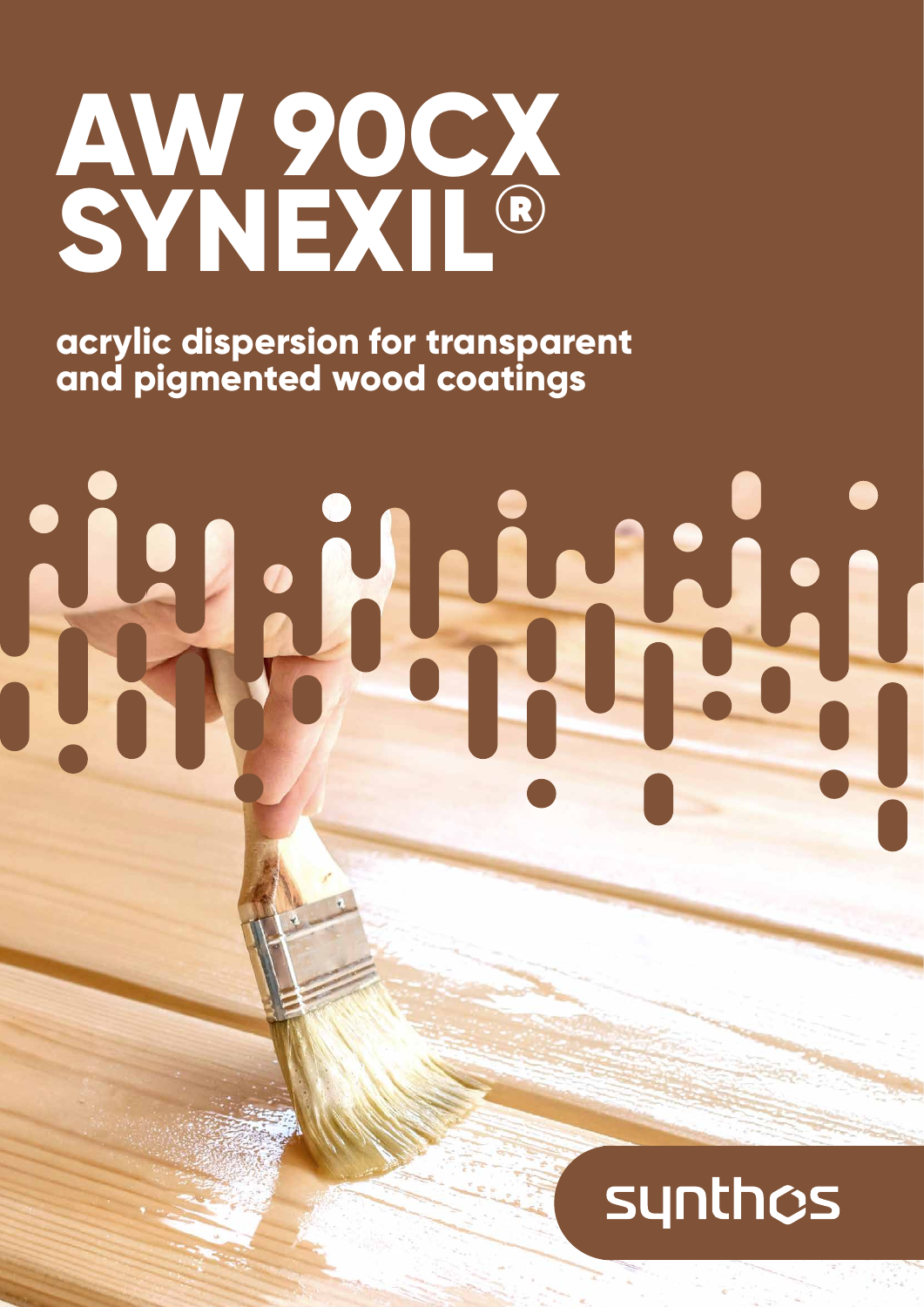## Exemplary rheological profiles of SYNEXIL® AW 90CX with thickeners<br>The dispersion was diluted with water up to 20% of solids content, then 2% of thickeners<br>added and stirred for 20 min at a high sheer rate. Viscosity measu **AW 90CX**

Synexil® AW 90CX is a multiphase self-crosslinking water dispersion of acrylic copolymer for transparent and pigmented wood coatings.

- very good anti-blocking
- fast surface hardening
- very good wet adhesion
- compatibility with colouring system
- $\bullet$  high resistance to weather conditions
- **Biobased Carbon Content**
- APEO-free
- solvent-free
- formaldehyde donor-free
- low VOC content

#### **Dispersion characteristics:**

|                         | <b>Application</b>                     | wood stain, varnish stain,<br>varnishes, paints                                 |
|-------------------------|----------------------------------------|---------------------------------------------------------------------------------|
|                         | <b>Dispersion features</b>             | so<br>bio-based raw materials,<br>self-crosslinking, APEO-free,<br>solvent-free |
|                         | <b>Polymer type</b>                    | acrylic                                                                         |
|                         | рH                                     | $7.7 \div 8.7$                                                                  |
| SPECIFICATION           | Solids content [%]                     | 45±1                                                                            |
|                         | <b>Brookfield viscosity</b><br>ImPa•s] | 500                                                                             |
|                         | <b>MFFT [°C]</b>                       | $<$ 5                                                                           |
| <b>OTHER PARAMETERS</b> | Tg [°C]                                | ca. - 15/100                                                                    |
|                         | Mean particle size [nm]                | $100 \div 130$                                                                  |

The dispersion was diluted with water up to 20% of solids content, then 2% of thickener was added and stirred for 20 min at a high sheer rate. Viscosity measurement after 24h.

#### **Rheological profile of the dispersion with Coapur™ XS 83**



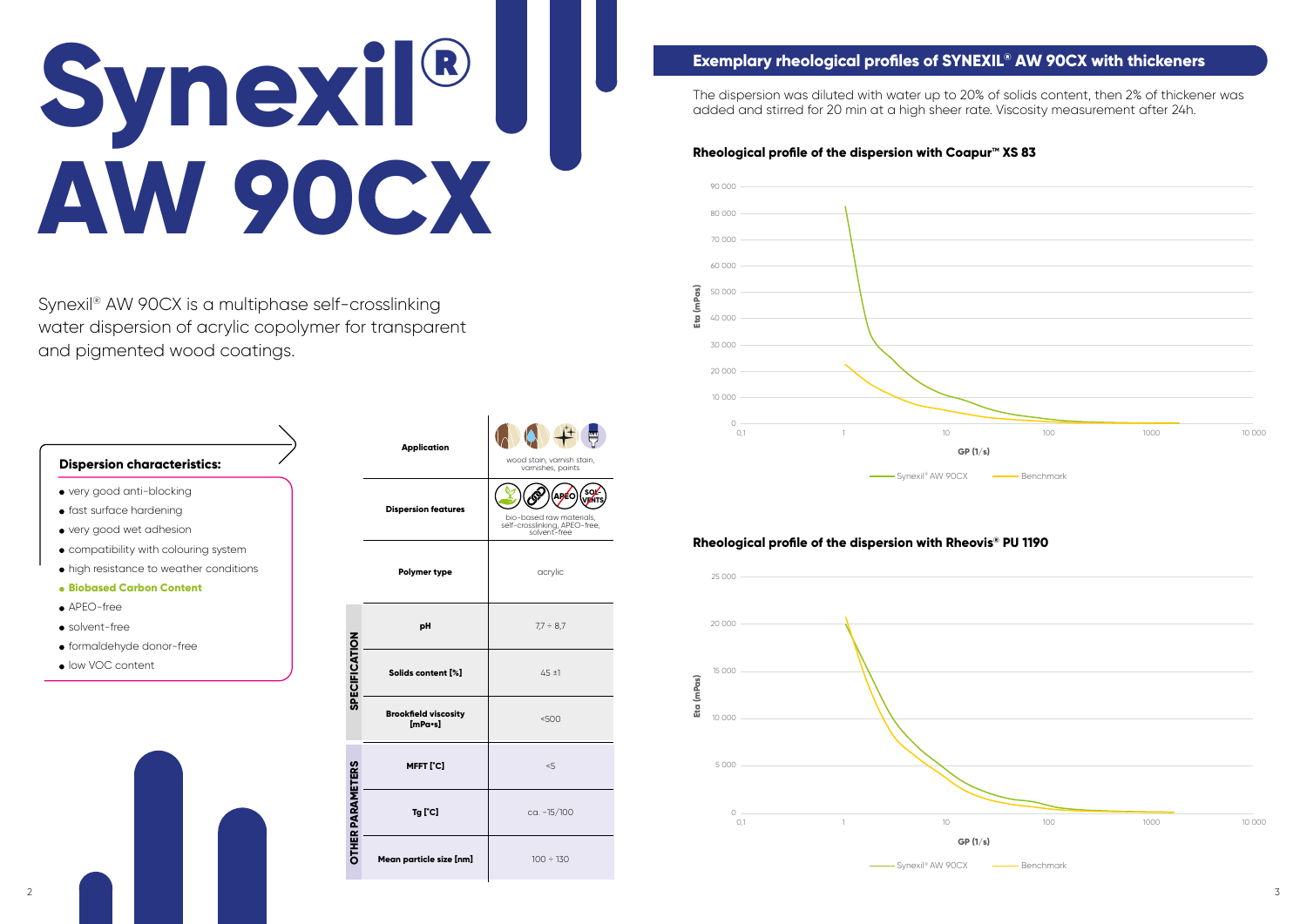#### **Rheological profile of the dispersion with Tafigel® PUR 60**



#### **Wax influence on SYNEXIL® AW 90CX gloss effect**

#### **Stability of SYNEXIL® AW 90CX with titanium dioxide**

10% of titanium white was added to the binder and dispersed for 20 min. Wet film of the mixture was applied after 1h, 24h and 7 days.

#### **Contrast ratio [%]**



#### **Colour change ΔE**



A film after 1h is the reference sample.

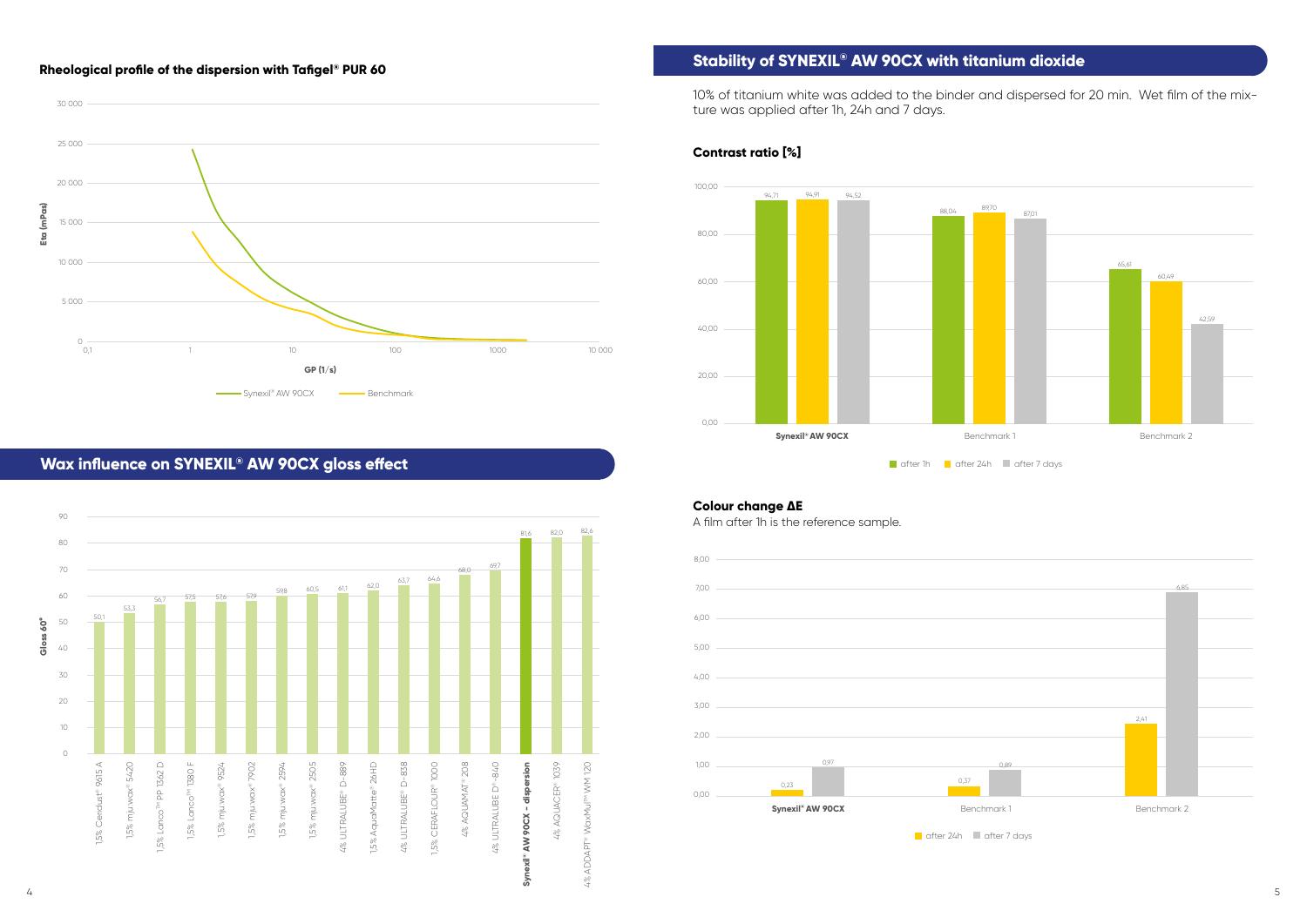| raw materials     | % weight | components                             |       |
|-------------------|----------|----------------------------------------|-------|
| <b>WATER</b>      | 23,93%   |                                        |       |
| <b>DISPERSION</b> | 68.64%   | Synexil <sup>®</sup> AW 90CX - Synthos |       |
| <b>ADDITIVES</b>  | 7,43%    |                                        |       |
|                   |          | TEGO® Foamex 805 N                     | 0,59% |
|                   |          | TEGO® Wet 270                          | 0,39% |
|                   |          | mju:wax® 5420                          | 5,00% |
|                   |          | Tinuvin <sup>®</sup> 5333-DW           | 0,82% |
|                   |          | Nuosept™ 78                            | 0,16% |
|                   |          | Borchi® Gel 0625                       | 0.47% |
|                   |          |                                        |       |



| aterials       | % weight | components                               |       |
|----------------|----------|------------------------------------------|-------|
| <b>WATER</b>   | 21,92%   |                                          |       |
| ERSION         |          | <b>73.06%</b> Synexil® AW 90CX - Synthos |       |
| <b>DITIVES</b> | 5,02%    |                                          |       |
|                |          | TEGO® Foamex 825                         | 0,55% |
|                |          | SUPREAD <sup>®</sup> 2059                | 0,37% |
|                |          | ADDAPT® WaxMul™ WM 120                   | 2.83% |
|                |          | SunCare <sup>™</sup> UV concentrate      | 0,91% |
|                |          | Nuosept™ 78                              | 0,09% |
|                |          | RHEOLATE <sup>®</sup> 299                | 0.27% |
|                |          |                                          |       |



## **Varnishes**



#### **Example of components for varnish:**



#### **Transparent, low gloss varnish - under 20 GU**

| <b>Parameters</b>                                              | Synexil <sup>®</sup> AW 90CX | <b>Benchmark</b> | <b>Test method</b>      |
|----------------------------------------------------------------|------------------------------|------------------|-------------------------|
| Viscosity DIN flow cup Ø4mm                                    | 100s                         | 104s             | <b>DIN 53211</b>        |
| Gloss 60°                                                      | 17,3 GU                      | 15,7 GU          | <b>PN-EN 2813</b>       |
| Thermoplasticity* 50°C/5kg/5h                                  | $\mathbf{o}$                 | $\circ$          | internal testing method |
| Anti-blocking* 23°C/10kg/24h                                   | $\mathbf{o}$                 | $\circ$          | internal testing method |
| <b>Adhesion to spruce wood</b>                                 | $\mathbf{o}$                 | $\circ$          | <b>PN-EN ISO 2409</b>   |
| Wet adhesion to spruce wood                                    | O                            | $\circ$          | internal testing method |
| <b>Water uptake</b>                                            | 208 g/m <sup>2</sup>         | 557 $g/m^2$      | Internal testing method |
| Persoz hardness [osc] after 24h                                | 46                           | 52               | Internal testing method |
| <b>Chemical resistance**:</b><br>cement slurry<br>water<br>ink | 4/5<br>5<br>4/5              | 3<br>5<br>4/5    | Internal testing method |
| <b>Chemical resistance**:</b><br>coffee<br>alcohol<br>water    | 5<br>5<br>5                  | 5<br>5<br>5      | <b>IOS-MAT-0066</b>     |

\* rating from 0 to 5 (0 - no damages, 5 – complete damage of coating) \*\* rating from 0 to 5 (0 - severe effect, 5 – no effect)

#### **Example of components for varnish:**

## **Transparent, high gloss varnish - over 80 GU**

| <b>Parameters</b>               | Synexil <sup>®</sup> AW 90CX | <b>Benchmark</b>     | <b>Test method</b>      |
|---------------------------------|------------------------------|----------------------|-------------------------|
| Viscosity DIN flow cup Ø4mm     | 85s                          | 95s                  | <b>DIN 53211</b>        |
| Gloss 60°                       | 83,8 GU                      | 83,3 GU              | <b>PN-FN 2813</b>       |
| Thermoplasticity* 50°C/5kg/5h   | 0/1                          | 0/1                  | Internal testing method |
| Anti-blocking* 23°C/10kg/24h    | 0/1                          | $\Omega$             | Internal testing method |
| <b>Adhesion to spruce wood</b>  | $\mathbf o$                  | 0                    | <b>PN-EN ISO 2409</b>   |
| <b>Water uptake</b>             | 195 g/m <sup>2</sup>         | 582 g/m <sup>2</sup> | Internal testing method |
| Persoz hardness [osc] after 24h | 41                           | 43                   | Internal testing method |

\* rating from 0 to 5 (0 - no damages, 5 – complete damage of coating)

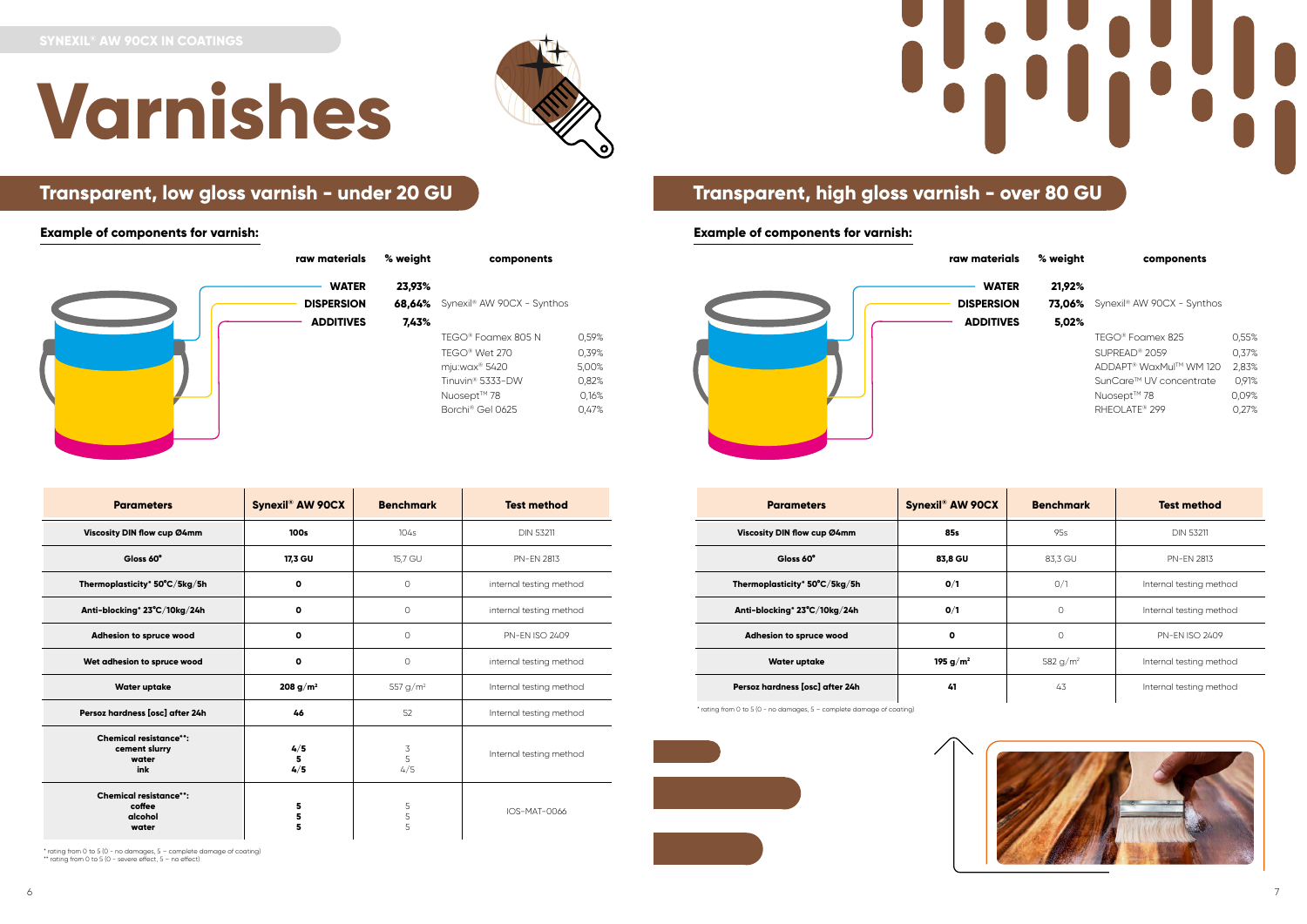



| 24,20% |                              |       |
|--------|------------------------------|-------|
| 70.28% | Synexil® AW 90CX - Synthos   |       |
| 5,52%  |                              |       |
|        | <b>RYK®-024</b>              | 0.60% |
|        | TEGO® Glide 410              | 0.40% |
|        | ULTRALUBE <sup>®</sup> D-840 | 3.01% |
|        | SunCare <sup>™</sup> TopCoat | 1.01% |
|        | Nuosept™ 78                  | 0,10% |
|        | Coapur <sup>™</sup> XS 83    | 0.40% |
|        |                              |       |

**5% of pigmented paste** need to be added to pigmented varnish

#### **Example of components for varnish:**

#### **Transparent and pigmented varnish - 70 GU**

\* rating from 0 to 5 (0 - no damages, 5 – complete damage of coating) \*\* rating from 0 to 5 (0 - severe effect, 5 - no effect)

| <b>Parameters</b>                                              | Synexil <sup>®</sup> AW 90CX | <b>Benchmark</b>     | <b>Test method</b>      |
|----------------------------------------------------------------|------------------------------|----------------------|-------------------------|
| Viscosity DIN flow cup Ø4mm                                    | 75s                          | 85s                  | <b>DIN 53211</b>        |
| Gloss 60°                                                      | 70,4 GU                      | 65,9 GU              | <b>PN-EN 2813</b>       |
| Thermoplasticity* 50°C/5kg/5h                                  | $\mathbf{o}$                 |                      | Internal testing method |
| Anti-blocking* 23°C/10kg/24h                                   | 0                            | O/1                  | Internal testing method |
| Adhesion to spruce wood                                        | $\mathbf{o}$                 | $\Omega$             | <b>PN-EN ISO 2409</b>   |
| Wet adhesion to spruce wood                                    | $\mathbf{o}$                 | $\circ$              | Internal testing method |
| <b>Water uptake</b>                                            | 234 g/m <sup>2</sup>         | 529 g/m <sup>2</sup> | Internal testing method |
| Persoz hardness [osc] after 24h                                | 35                           | 36                   | Internal testing method |
| <b>Chemical resistance**:</b><br>cement slurry<br>water<br>ink | 5<br>5<br>4/5                | 3/4<br>5<br>5        | Internal testing method |

#### **Colour change test** ∆**E after 1000h in aging chamber according to PN-EN 927-6**



#### **Chromaflo colouring system**





#### **UV aging test of transparent varnish with gloss - 70 GU**

#### after 1000h in aging chamber according to PN-EN 927-6





Varnish based on Synexil® AW 90CX before aging test

#### Varnish based on Synexil® AW 90CX after aging test

 Varnish based on benchmark binder after aging test





#### **UV aging test of pigmented varnish with gloss - 70 GU**

after 1000h in aging chamber according to PN-EN 927-6





Pigmented varnishes based on Synexil® AW 90CX after aging test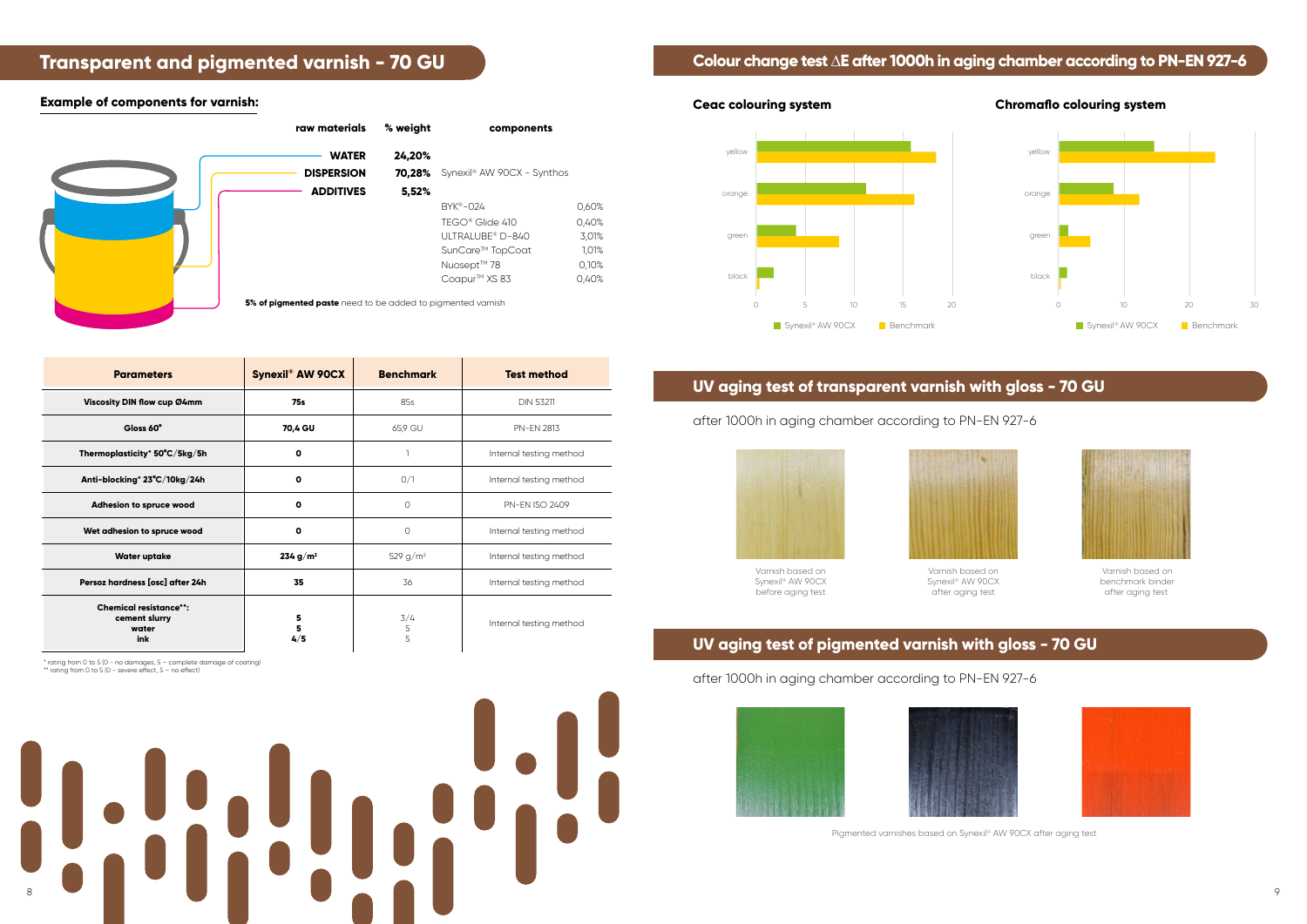



| erials       | % weight | components                             |        |
|--------------|----------|----------------------------------------|--------|
| 'ATER        | 38,88%   |                                        |        |
| SION         | 13,03%   | Synexil <sup>®</sup> AW 90CX - Synthos |        |
| <b>TIVES</b> | 3,00%    |                                        |        |
|              |          | <b>BENTONE® LT</b>                     | 0,60%  |
|              |          | ADD-6245                               | 0,50%  |
|              |          | ADD-2560                               | 0,60%  |
|              |          | Propylene glycol                       | 1,00%  |
|              |          | Nuosept™ 78                            | 0,10%  |
|              |          | ADD-3581                               | 0,20%  |
| <b>.LERS</b> | 45,09%   |                                        |        |
|              |          | FINNTALC M10                           | 5,01%  |
|              |          | Omyacarb <sup>®</sup> 2 VA             | 40,08% |
|              |          |                                        |        |



| <b>WATER</b>      | 20,01% |                                        |        |
|-------------------|--------|----------------------------------------|--------|
| <b>DISPERSION</b> | 50,03% | Synexil <sup>®</sup> AW 90CX - Synthos | 40,02% |
|                   |        | ESACOTE <sup>®</sup> PU 147            | 10,01% |
| <b>ADDITIVES</b>  | 16,46% |                                        |        |
|                   |        | <b>BENTONE® EW</b>                     | 0,40%  |
|                   |        | Genamin® Gluco 50                      | 0,05%  |
|                   |        | Dispersogen <sup>®</sup> PLF 100       | 0,50%  |
|                   |        | Omyacarb <sup>®</sup> 5 VA             | 10,00% |
|                   |        | <b>DECOSPHAERA® TRANSPARENT F-VA</b>   | 4,20%  |
|                   |        | SURFYNOL <sup>®</sup> AD 01            | 0,30%  |
|                   |        | Nuosept™ 78                            | 0,10%  |
|                   |        | ADD-2560                               | 0,40%  |
|                   |        | RHEOLATE <sup>®</sup> 185              | 0,51%  |
| <b>FILLERS</b>    | 13,50% |                                        |        |
|                   |        | FINNTALC M10                           | 3,50%  |
|                   |        | $ECO-PhV^{\circ}$                      | 10,00% |

## **Paints**

#### **Veneer renovation paint Wood chalk paint**

#### **Example of components for paint:**

| <b>Parameters</b>                                                          | Synexil <sup>®</sup> AW 90CX | <b>Test method</b>      |
|----------------------------------------------------------------------------|------------------------------|-------------------------|
| Anti-blocking* 40°C/20kg/1h                                                | 0                            | Internal testing method |
| Gloss 60°                                                                  | <b>2,9 GU</b>                | <b>PN-EN 2813</b>       |
| <b>Scratch resistance</b>                                                  | в                            | <b>PN-ISO 15184</b>     |
| <b>Chemical resistance**:</b><br>water<br>alcohol<br>cooking oil<br>coffee | 5<br>5                       | IOS-MAT-0066            |

\* rating from 0 to 5 (0 - no damages, 5 – complete damage of coating) \*\* rating from 0 to 5 (0 - severe effect, 5 – no effect)



#### **Example of components for paint:**

| <b>Parameters</b>           | Synexil <sup>®</sup> AW 90CX | <b>Test method</b>      |
|-----------------------------|------------------------------|-------------------------|
| Anti-blocking* 40°C/20kg/1h | 0                            | Internal testing method |
| <b>Sandability after 2h</b> | Very good                    | Internal testing method |
| <b>Drying time</b>          | 30                           | Internal testing method |

\* rating from 0 to 5 (0 - no damages, 5 – complete damage of coating)





##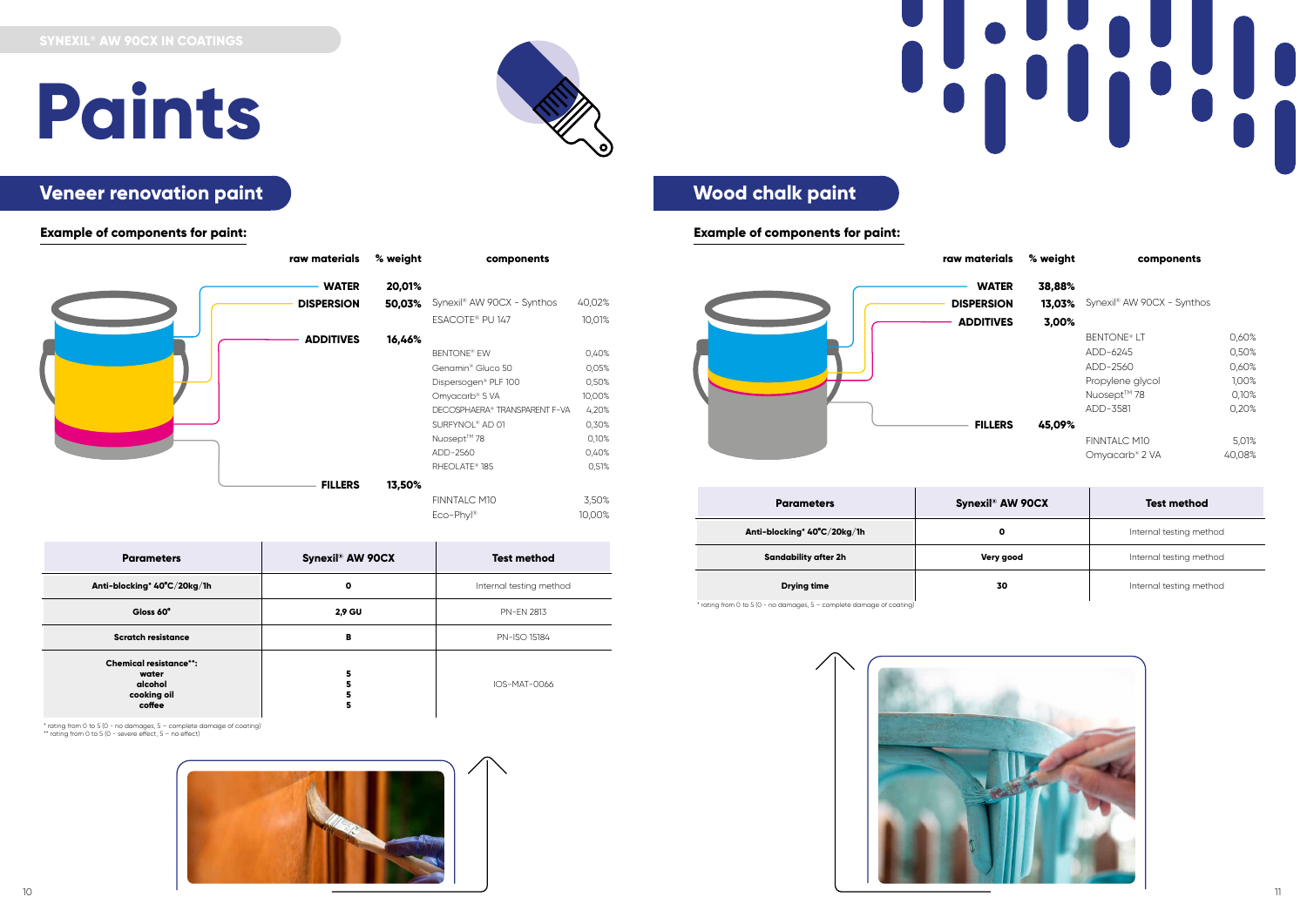



#### **Tile renovation paint**

#### **Example of components for paint:**

| <b>Parameters</b>                                                                       | Synexil <sup>®</sup> AW 90CX                              | <b>Test method</b>      |
|-----------------------------------------------------------------------------------------|-----------------------------------------------------------|-------------------------|
| Anti-blocking* 50°C/5kg/5h                                                              | $\mathbf o$                                               | Internal testing method |
| Gloss 60°                                                                               | <b>13 GU</b>                                              | <b>PN-EN 2813</b>       |
| <b>Scratch resistance</b>                                                               | H/F                                                       | PN-ISO 15184            |
| <b>Adhesion</b><br>cross-cut test to smooth and textural ceramic tile,<br>and glass     | $\mathbf o$                                               | <b>PN-EN ISO 2409</b>   |
| <b>Wet adhesion</b><br>cross-cut test to smooth and textural ceramic tile,<br>and glass | O/1                                                       | Internal testing method |
| Haze<br>$\triangle$ GU=(RIQ-20°) ≤ 5                                                    | $RIQ = 0.4$<br>$20^{\circ} = 2.9$<br>$\triangle$ GU = 2,5 | ASTM E430               |
| Hiding power/contrast ratio                                                             | 92,09 at 200 µm<br>94,37 at 270 µm                        |                         |

- $\cdot$  Texanol<sup>TM</sup>
- Dowanol® DPnB
- Loxanol® CA 5330
- Esterol
- ADDAPTOL® DB
- Butylglycol
- Butyldiglycol

\* rating from 0 to 5 (0 - no damages, 5 – complete damage of coating)

- $\cdot$  Nuosept<sup>TM</sup> 78
- Preventol<sup>®</sup> BZX
- Preventol® BIT 20-D
- Preventol® D 12
- Preventol® D 7
- Preventol® MP 330
- Acticide® LA 1209

#### **Thickeners, waxes, biocides, adhesion promoters, UV stabilizers, coalescents, antifoams**

#### **Additives recommendation**

#### **Coalescents:**

| <b>Antifoams:</b>                                                                                                                                                                                      | <b>Wetting agents:</b>                                                                                                                                                                                                                                                            |
|--------------------------------------------------------------------------------------------------------------------------------------------------------------------------------------------------------|-----------------------------------------------------------------------------------------------------------------------------------------------------------------------------------------------------------------------------------------------------------------------------------|
| $\cdot$ BYK®-024<br>• TEGO <sup>®</sup> Foamex 825<br>• TEGO <sup>®</sup> Foamex 805N<br>• Nopcomaster <sup>™</sup> ENA-505<br>• TEGO®Foamex 28<br>• AGITAN® 158<br>• BYK®-1740<br>• TEGO® Airex 902 W | • TEGO <sup>®</sup> Wet 270<br>• BYK®-3455<br>· SUPREAD® 2059<br>· SURFYNOL <sup>®</sup> AD 01<br>• ADD-3581<br>• CLIQSPERSE® 127<br>• TEGO® Glide 410                                                                                                                            |
| <b>Acrylic thickeners:</b>                                                                                                                                                                             | <b>PUR thickeners:</b>                                                                                                                                                                                                                                                            |
| • RHEOLATE® 185<br>· RHEOLATE® 1<br>• Thixol® 53 L<br>$\cdot$ Hisol 700<br>• ACRYSOL™ TT-615                                                                                                           | • Coapur™ XS 83<br>· Borchi <sup>®</sup> Gel 0620<br>· Borchi <sup>®</sup> Gel 0621<br>• Borchi <sup>®</sup> Gel 0625<br>• RHEOLATE® 299<br>• RHEOLATE® 255<br>• Rheovis <sup>®</sup> PU 1190<br>· Tafigel® PUR 40<br>· Tafigel® PUR 50<br>· Tafigel® PUR 60<br>· Tafigel® PUR 48 |
| <b>Other thickeners:</b>                                                                                                                                                                               | <b>Dispersants:</b>                                                                                                                                                                                                                                                               |
| • BENTONE® LT<br>· BENTONE <sup>®</sup> EW                                                                                                                                                             | · ADD-6245<br>· Dispersogen® PLF 100<br>$\cdot$ EDAPLAN® 494                                                                                                                                                                                                                      |
| <b>Waxes:</b>                                                                                                                                                                                          | UV Stabilizers:                                                                                                                                                                                                                                                                   |
| ULTRALUBE <sup>®</sup> D-838<br>ULTRALUBE <sup>®</sup> D-889<br>mju:wax <sup>®</sup> 2505<br>mju:wax <sup>®</sup> 2594<br>mju:wax <sup>®</sup> 5420                                                    | Tinuvin <sup>®</sup> 400-DW<br>Hostavin <sup>®</sup> 3326                                                                                                                                                                                                                         |
| mju:wax <sup>®</sup> 7902<br>mju:wax <sup>®</sup> 9524                                                                                                                                                 | <b>HALS:</b><br>Tinuvin <sup>®</sup> 292                                                                                                                                                                                                                                          |
| CERAFLOUR <sup>®</sup> 1000<br>Ceridust <sup>®</sup> 9615 A                                                                                                                                            | Hostavin <sup>®</sup> 3070                                                                                                                                                                                                                                                        |
| AquaMatte® 26HD<br>ULTRALUBE® D-840<br>ULTRALUBE <sup>®</sup> D-860                                                                                                                                    |                                                                                                                                                                                                                                                                                   |



#### **Biocides:**

#### **Adhesion promoters:**

- CoatOSilTM MP 200
- Silanil® 258
- Silane A 010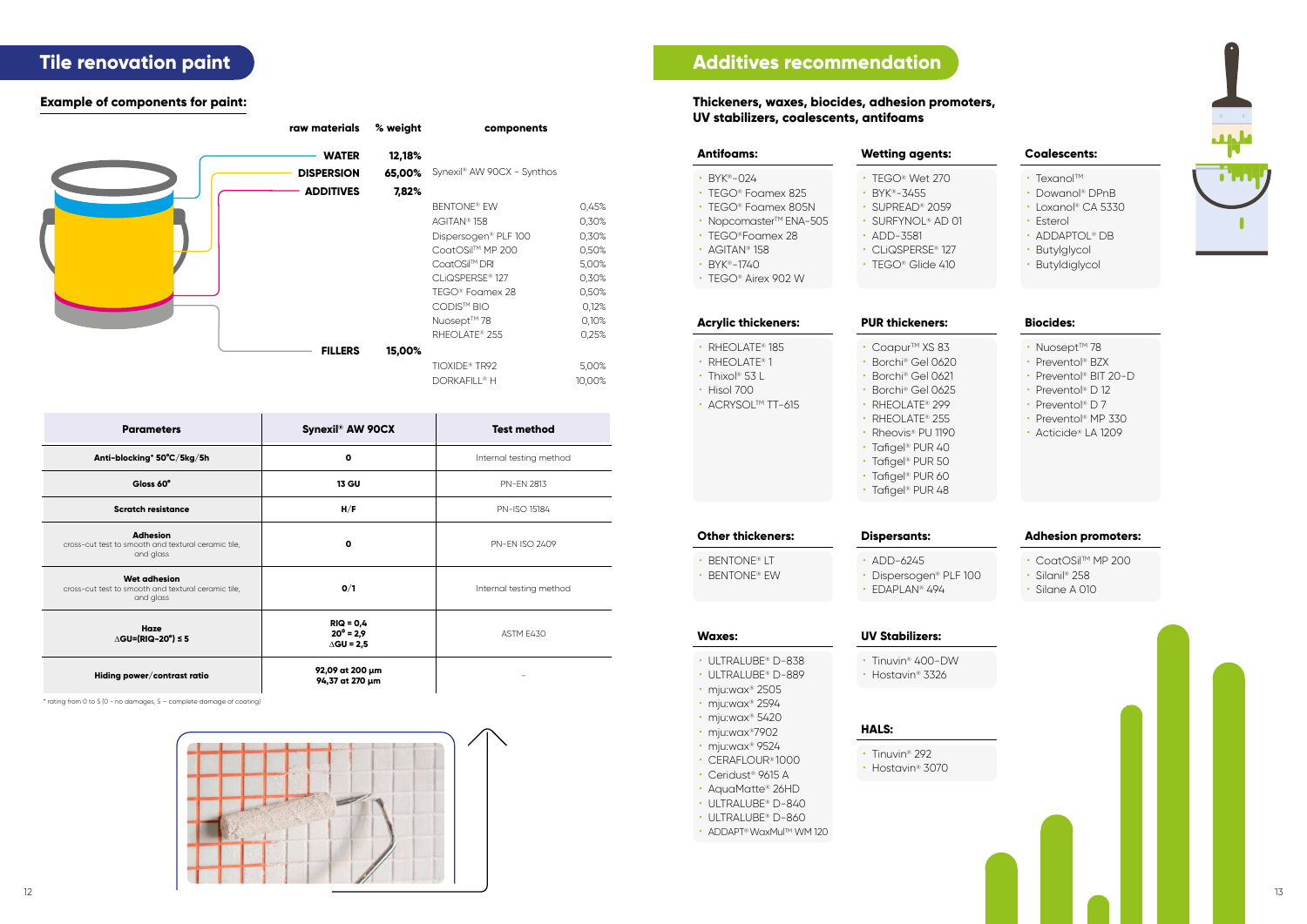

### **Notes**